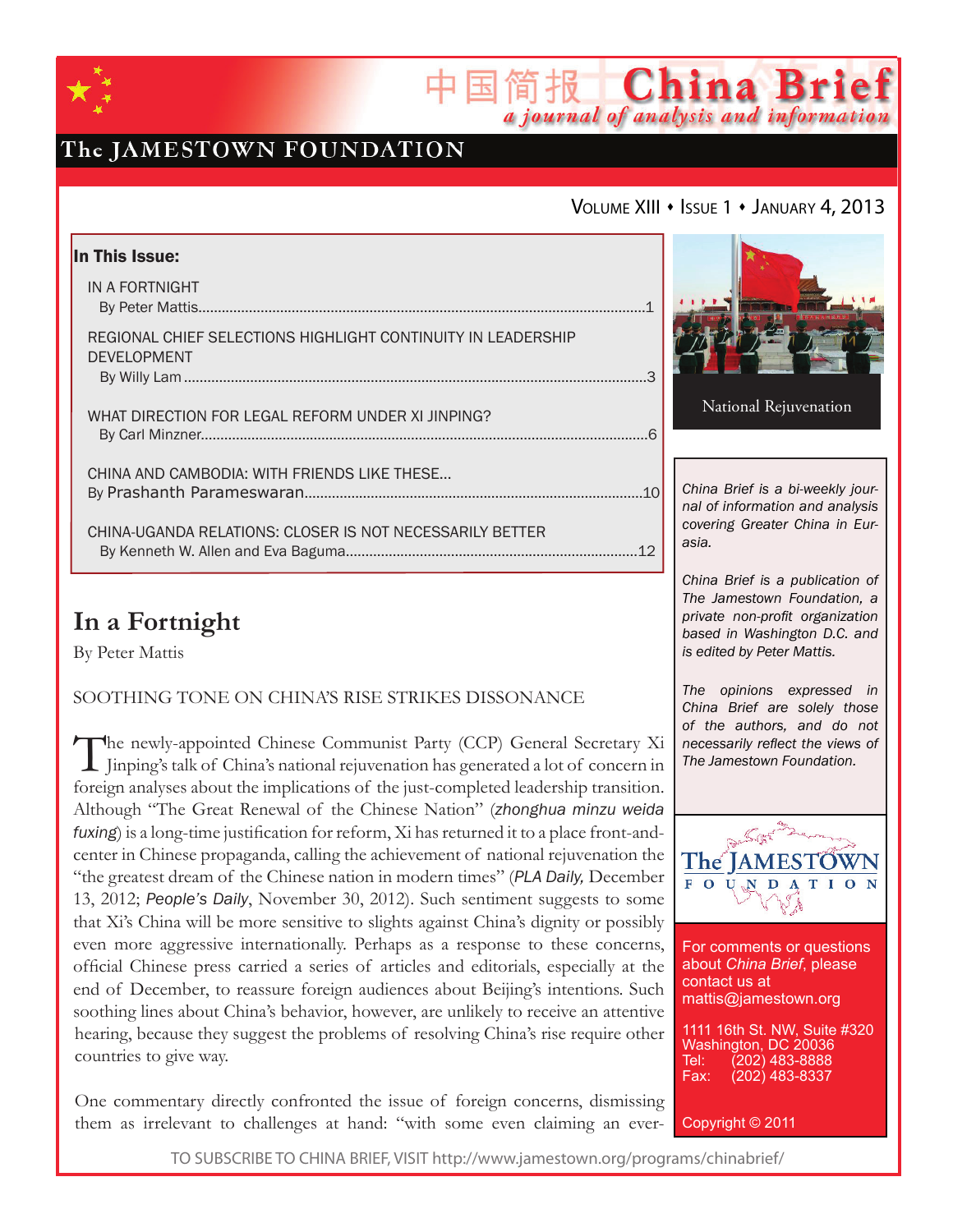growing China might be seeking 'dominance.' This viewpoint is groundless" (Xinhua, December 12, 2012). As Foreign Ministry spokesman Hong Lei noted, "China's development aims at making greater contributions toward peace and development of mankind, as well as a happy life for its people, instead of overwhelming others or scrambling for world dominance" (Xinhua, December 12, 2012). In addition to the repeated commitments for China to adhere to the path of peaceful development, Xinhua added a historical element, stating "Anyone familiar with Chinese history knows that aggression or expansion has never been in the blood of the Asian nation" (Xinhua, January 1). Outgoing President Hu Jintao's New Year address described "the Chinese people's determination to pursue a road of peaceful development will never waver no matter how volatile the international situation may become" (Xinhua, December 31, 2012). Overall, according to Xinhua, China is not a challenge to the international system and is not the instigator of disputes:

"China, which advocates peaceful solutions to international disputes, has walked the talk. Whoever that suspects a rising China could be a global danger is advised to check the country's record to see whether China has ever been the first to attack. If still unconvinced, China''s persistence in opposing hegemony and power politics serves as another clue" [sic] (Xinhua, January 1).

Apart from the potentially contentious historical narrative, China also actively defended its military modernization and military activities as a natural outgrowth of Chinese interests. As Ministry of National Defense spokesman Yang Yujun said, "it is justifiable for the Chinese military to provide security in waters under China's jurisdiction" and foreign governments are "in no position" to make an issue of Chinese actions (Xinhua, December 27, 2012). According to the Chinese Navy's headquarters, roughly 60 percent of the 5,000 commercial vessels the navy has escorted through the Gulf of Aden had ties to China's international trade. Moreover, China has 18,000 kilometers of coastline and 3 million square kilometers of territorial waters as well as expanding interests abroad. Especially in light of Japanese and Philippine provocations, Beijing's efforts to build a modern blue water navy is "commensurate with its development status and caters to its need to safeguard its national maritime

## ChinaBrief Volume XII • Issue 24 • December 14, 2012

interests" (*China Daily*, December 27, 2012). This defensive concern also was echoed at the Ministry of Foreign Affairs. At a recent forum on China's diplomacy, Vice Foreign Minister Zhang Zhijun said "While China is firm in its resolve to follow the path of peaceful development, it is equally firm in the nation's resolve to uphold its territorial sovereignty and legitimate rights and interest" (Xinhua, December 28, 2012). Regardless of the state of Chinese military modernization, provoking tensions and using force are not a part of Beijing's foreign policy tool box, because "having benefited a lot from a peaceful environment in the past over three decades, China is deeply committed to solving international disputes by peaceful means and opposes the random use of force, and has never provoked any of those maritime disputes" (Xinhua, December 12, 2012).

Nowhere is the messaging more clear than recent articles on correcting the escalating tensions of Sino-Japanese relations. Because China is an indispensable economic partner for Japan, Tokyo needs "to show its sincerity to relieve the tensions stirred up by itself." Japan's problem and "restoring mutual trust" is particularly acute, because, despite new Prime Minister Abe Shinzo's reassurances, his "double-tongued statements" could not help but "cast a shadow of suspicions over China-Japan relations" (Xinhua, December 26, 2012). In a separate article, commentator Wang Haiqing stated "The new Japanese cabinet has to earnestly reflect on its foreign policy and adopt concrete measures to show its sincerity in mending strained ties with China" (Xinhua, December 26, 2012). Japan's new ambassador to China also received such admonitions delivered by the Chinese Ministry of Foreign Affairs and official outlets (Xinhua, December 24, 2012). In contrast to Japan's ostensibly illegal actions, China's actions related to the simmering territorial dispute in the East China Sea, however, are described as "completely normal" and the marine surveillance patrols as operating in territorial waters (Xinhua, December 21, 2012; December 13, 2012).

China's attempts to reassure the United States and its neighbors, however, probably will be about as successful as the formulation of a "New Type of Great Power Relations." This new formulation for how the United States and China should accommodate one another is laudable in spirit as an attempt to answer U.S. Secretary of State Hillary Clinton's challenge "to write a new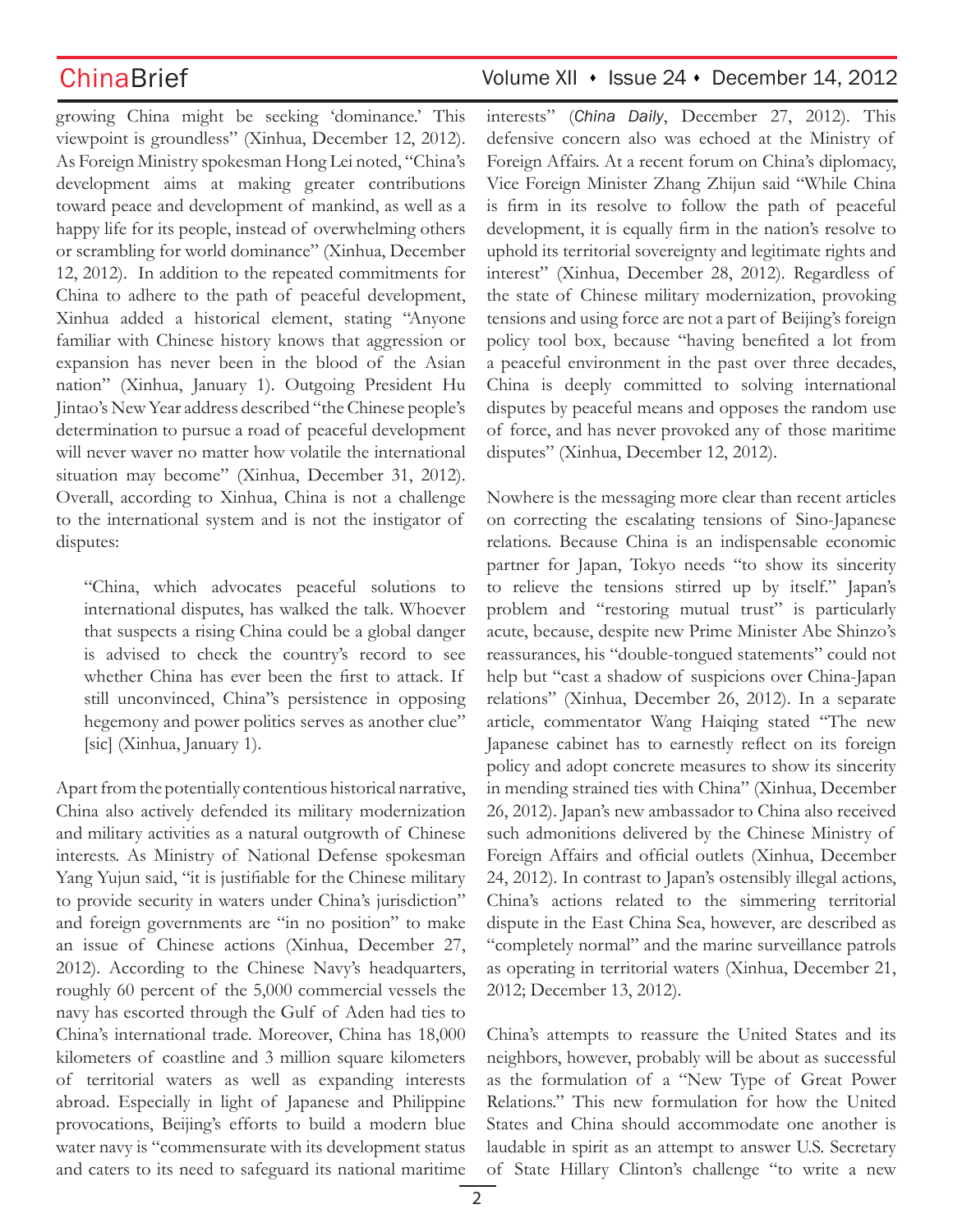answer to the age-old question of what happens when an established power and a rising power meet" ("China's Search for a 'New Type of Great Power Relationship'," China Brief, September 7, 2012). Unfortunately, Beijing's description of what the relationship should be involves Washington conceding to Chinese demands on Taiwan, human rights and regional maritime disputes without any reciprocity. As Vice Foreign Minister Cui Tiankai and Pang Hangzhao wrote, "China has never done anything to undermine the U.S. core interests and major concerns... yet what the United States has done in matters concerning China's core and important interests and major concerns is unsatisfactory" (Ministry of Foreign Affairs, July 20, 2012). This one-sided view of China's actions in which Beijing ignores that a dispute even legitimately exists or that there are legitimate questions to ask of the Chinese leadership is unpersuasive to the foreign parties involved. Almost by definition, China's behavior cannot be as bad or have any malignant intent, because, as the Foreign Ministry spokesman stated, "China has always adhered to an open and inclusive foreign policy and persisted in building good relations with neighboring countries" (Xinhua, December 12, 2012).

The problem with how Beijing frames concerns about Chinese behavior is that it denies foreign countries any standing whatsoever from which to complain. For example, when Chinese ships harassed the USNS Impeccable in March 2009 and attempted to damage the towed array, Beijing's only admission of the incident was of routine law enforcement activities—an entirely domestic affair involving lawbreakers (Xinhua, March 11, 2009). This dismissive approach combined with China's placing the onus on foreign governments to improve relations does not suggest a good faith effort. Trust is a two-way street and, contrary to Xinhua's press releases, Hanoi, Manila, Tokyo and Washington cannot develop a trusting relationship with Beijing without Chinese empathy and reciprocity. Neither of which are suggested in Chinese statements, which now seem more likely to fuel tensions than ameliorate them.

*Peter Mattis is Editor of* China Brief *at The Jamestown Foundation.*

# **Regional Chief Selections Highlight Continuity in Leadership Development**

By Willy Lam

China has reshuffled the party and administrative leaderships of a dozen-odd provinces and directlyadministered cities in the wake of the 18th Chinese Communist Party (CCP) Congress. The traits and political orientations of the new regional chiefs reflect the authorities' priorities about seeking gradual changes while guaranteeing stability. At the same time, ample opportunities have been afforded to a handful of Sixth Generation leaders—a reference to rising stars born in the 1960s—to build up their national stature and reformist credentials.

Beijing's preference for continuity is reflected in the fact that leadership changes in several provinces and major cities simply have involved internal promotions. For example, the just-named party secretaries of Shanghai, Jilin, Shaanxi and Zhejiang, respectively, Han Zheng, Wang Rulin, Zhao Zhengyong and Xia Baolong are former governors or mayors of the same jurisdictions. The newly-appointed governors or governors-designate of Guizhou, Zhejiang, Shaanxi, Shanxi and Jilin, respectively, Chen Min'er, Li Qiang, Lou Qinjian, Li Xiaopeng and Bayin Chaolu, also had worked in senior positions in the same provinces (Xinhua, December 19; China News Service, December 19). It is significant that Party Secretaries Wang, age 59, and Xia, age 60, as well as Governor-designate Li Qiang, age 53, had worked as secretaries of the Political-Legal Committees that run the police and judicial apparatus of their provinces. The law-and-order experience of Shaanxi's Zhao, age 61, is even more considerable. He is a former police chief of Anhui Province as well as the chief of the Political-Legal Committees of Anhui and Shaanxi. This testifies to the importance that Beijing attaches to "social management," a euphemism for stifling dissent and minimizing challenges to the regime (*Ming Pao* [Hong Kong] December 19; *Ta Kung Pao* [Hong Kong] December 18).

The top leadership's preoccupation with stability also is evidenced by the fact that the regional reshuffles have largely followed late patriarch Deng Xiaoping's famous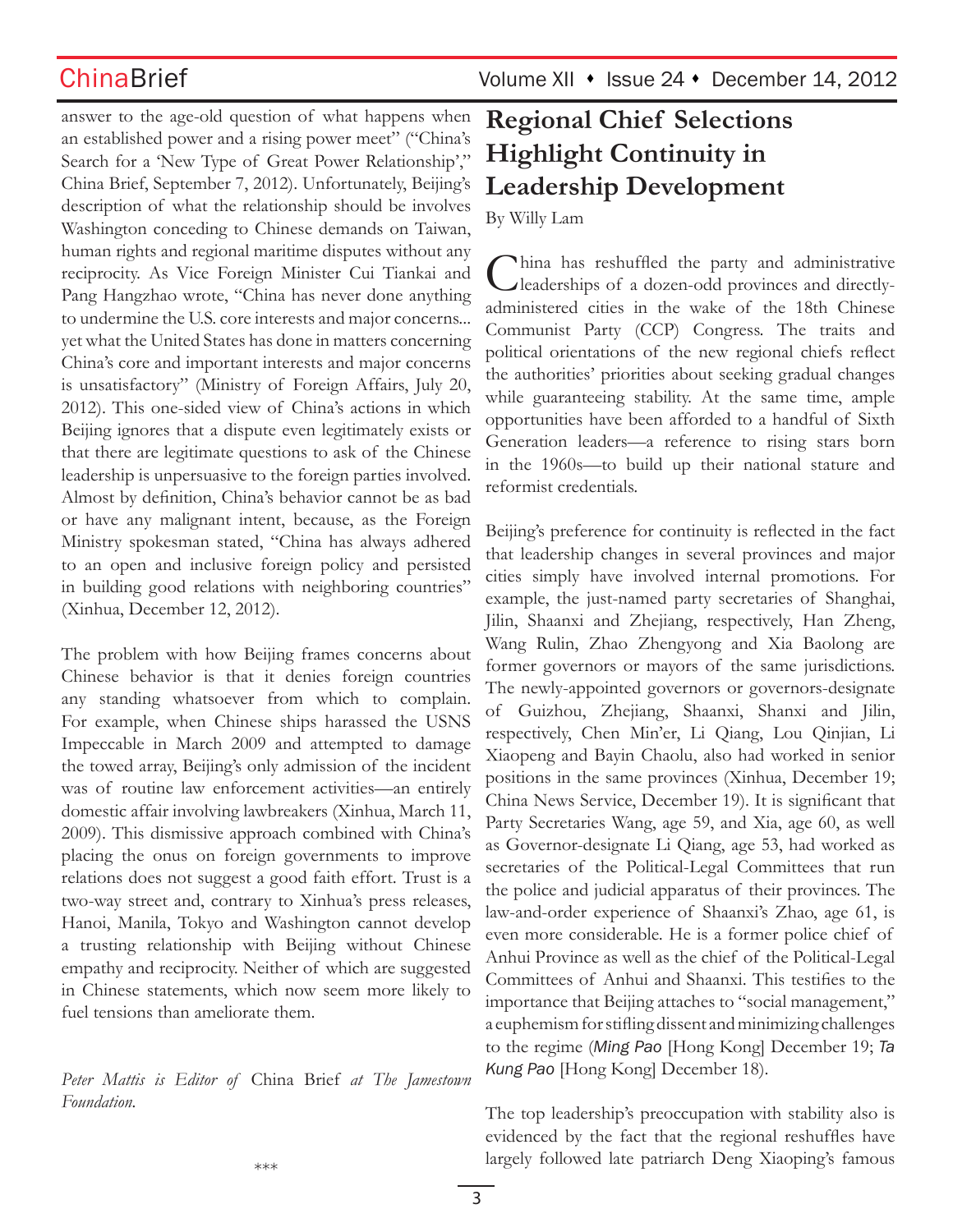ChinaBrief Volume XII · Issue 24 · December 14, 2012

| <b>Table 1. Recent Senior Personnel Changes</b> |     |                                |                                    |
|-------------------------------------------------|-----|--------------------------------|------------------------------------|
| <b>Name</b>                                     | Age | <b>New Post</b>                | <b>Former Post</b>                 |
|                                                 |     |                                |                                    |
| Hu Chunhua                                      |     | 49 Guangdong Party Secretary   | Inner Mongolia Party Secretary     |
|                                                 |     |                                |                                    |
| Sun Zhengcai                                    | 49  | Chongqing Party Secretary      | Jilin Party Secretary              |
|                                                 |     |                                |                                    |
| Han Zheng                                       | 58  | Shanghai Party Secretary       | Shanghai Mayor                     |
|                                                 |     |                                |                                    |
| Sun Chunlan                                     | 62  | <b>Tianjin Party Secretary</b> | <b>Fujian Party Secretary</b>      |
|                                                 |     |                                | State Council Deputy Secretary-    |
| You Quan                                        | 58  | Fujian Party Secretary         | General                            |
|                                                 |     |                                |                                    |
| Wang Rulin                                      | 59  | Jilin Party Secretary          | Jilin Governor                     |
|                                                 |     | Inner Mongolia Party           |                                    |
| Wang Jun                                        | 60  | Secretary                      | Shanxi Governor                    |
|                                                 |     |                                |                                    |
| Xia Baolong                                     | 60  | Zhejiang Party Secretary       | Zhejiang Governor                  |
|                                                 |     |                                |                                    |
| Bayin Chaolu                                    | 57  | Jilin Governor-Designate       | Jilin Deputy Party Secretary       |
|                                                 |     |                                |                                    |
| Li Qiang                                        | 53  | Zhejiang Governor-Designate    | Zhejiang Deputy Party<br>Secretary |
|                                                 |     |                                |                                    |
| Lou Qinjian                                     | 56  | Shaanxi Governor-Designate     | Shaanxi Deputy Party Secretary     |
|                                                 |     |                                |                                    |
| Li Xiaopeng                                     | 53  | Shanxi Governor                | Shanxi Executive Vice Governor     |
|                                                 |     |                                |                                    |
| Chen Min'er                                     | 52  | Guizhou Governor-Designate     | Guizhou Deputy Party Secretary     |
|                                                 |     |                                |                                    |
| Yang Xiong                                      | 59  | Shanghai Mayor-Designate       | Shanghai Executive Vice Mayor      |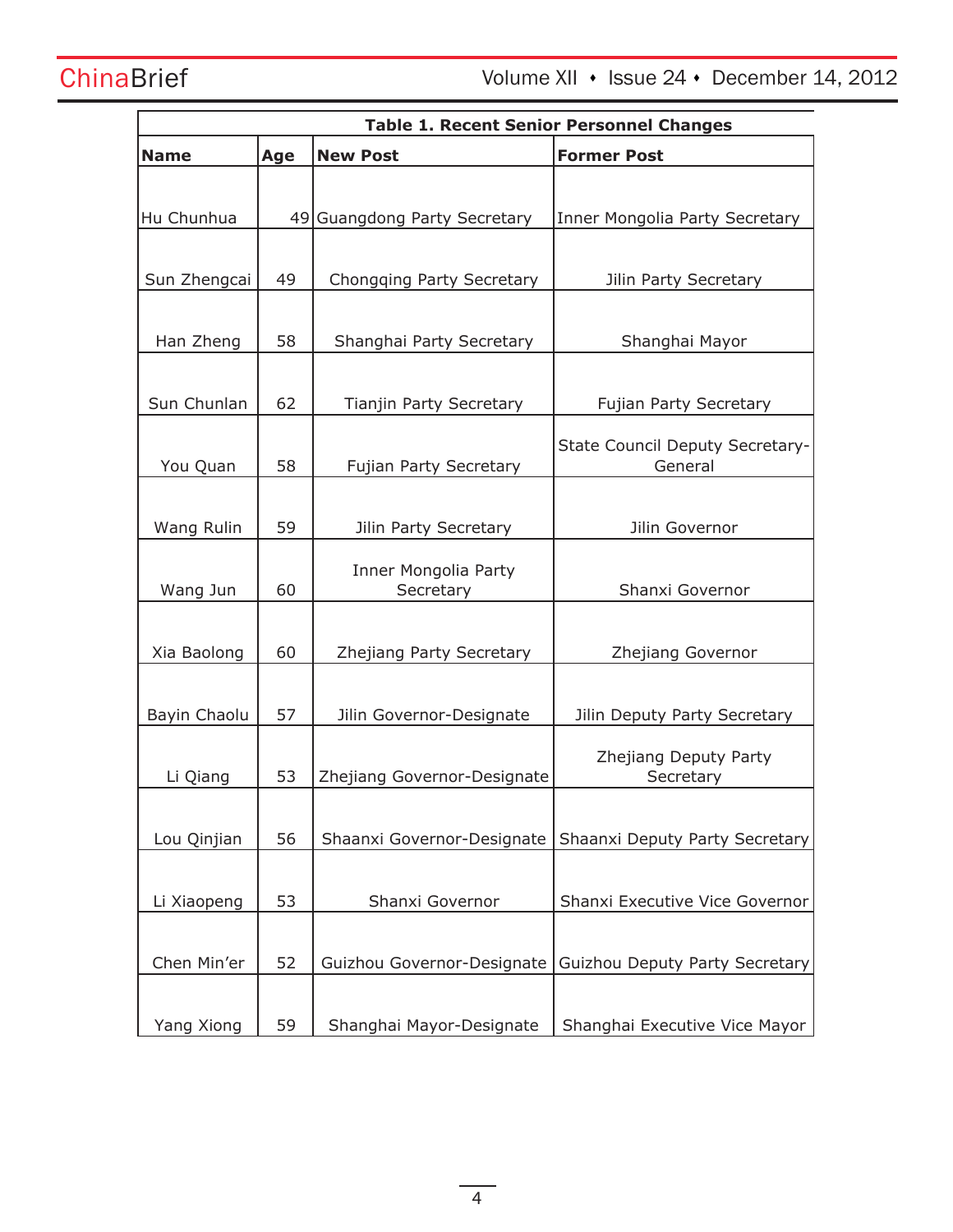"principle of the five lakes and four seas." This is a reference to a rough balance of factions, administrative specialties and places of origin among the country's senior cadres. For example, Guangdong's new Party Secretary Hu Chunhua and Jilin's Bayin Chaolu are members of the Communist Youth League (CYL) Faction headed by President Hu Jintao. Han Zheng, age 58, who spent the bulk of his career in Shanghai, has close links with both the CYL Faction and the Shanghai Faction led by ex-president Jiang Zemin. Moreover, Han's replacement as Shanghai Mayor, Executive Vice Mayor Yang Xiong, age 59, is also a veteran Shanghai cadre. The appointments of Han and Yang as the two top officials of Shanghai have continued the tradition of "Shanghai-nese running Shanghai" (*Ming Pao*, December 21; *People's Daily,* December 20; *Wen Wei Po* [Hong Kong] December 19). Li Xiaopeng, who is the eldest son of former premier Li Peng, is among the few Fifth Generation "princelings" who are deemed to have potentials for further advancement. The latest appointments also feature protégés of General Secretary Xi Jinping and Premier-in-waiting Li Keqiang. For example, Guizhou Governor-designate Chen Min'er, age 62, was Director of Zhejiang's Propaganda Department when Xi was party secretary of the coastal province from 2004 to 2007. Finally, Fujian's new Party Secretary You Quan, age 58, a long-time State Council bureaucrat, is deemed a protégé of Li Keqiang's (*China Daily*, December 19; Sina.com, December 5).

Relatively few of the new faces have a reformist track record. Nor do they appear to be charismatic leaders or what the Chinese media used to call "cadres with personality" (*gexing ganbu*). Their elevation seems to be based on the long-standing principle that, as General Secretary Xi has reiterated, cadres "should have both moral rectitude and professional competence, with priority given to moral rectitude" (People's Daily, October 23; China News Service, December 19, 2011). In the Chinese context, "moral rectitude" is shorthand for unthinkingly toeing the party line. It is not surprising that the first speeches made by several regional chiefs upon assuming their new offices consisted of a declaration of fealty to the central party leadership (*zhongyang*). Thus, Zhejiang Party Secretary Xia vowed to "closely rally behind the *zhongyang* with comrade Xi Jinping as general secretary, and to resolutely fulfill the responsibilities that the *zhongyang* has entrusted me." Similarly, the new party boss of Inner Mongolia Wang Jun pledged he

# ChinaBrief ChinaBrief Volume XII • Issue 24 • December 14, 2012

would "in the areas of thought, politics and action stay at a high level of unison with the *zhongyang* with comrade Xi Jinping as general secretary" (Xinhua, December 18; *China Daily*, December 18).

Most of the new appointees are veteran party apparatchiks with dubious professional competence particularly in areas such as finance, management or information technology-related innovation. Take, for example, Tianjin's party boss Sun Chunlan, the former Fujian Party Secretary who is one of only two female members of the Politburo. The specialty of the 62-year-old Sun, who began her career as a laborer in a watch factory in Liaoning, is running "mass organizations." Before her transfer to Fujian, Sun had headed the provincial branch of the All China Women's Federation and the All China Federation of Trade Unions (*People's Daily*, December 23; Xinhua, November 22). Questions, thus, have arisen as to whether she is the best leader for metropolis of Tianjin, which prides itself as China's new hub for finance and high technology. Among the newly promoted regional chiefs, Shaanxi's governor-in-waiting Lou seems to have the best professional qualifications. A computer expert with a Ph.D. in engineering, Lou served for 11 years as a deputy minister in the Ministry of Information Industry and the Ministry of Industry and Information Technology before becoming vice governor of Shaanxi in 2010. In the past two years, Lou was credited with having lured a record number of high-tech multinationals into the landlocked province (*China Daily*, December 22; *Huashang Daily* [Xi'an] December 21).

Most attention, however, has been focused on two Sixth Generation stalwarts, Hu Chunhua and Sun Zhengcai, who were inducted into the Politburo at the 18th Party Congress. There is speculation in the Hong Kong media that Hu (who is not related to Hu Jintao) might succeed Xi Jinping as general secretary and that Sun would replace Li Keqiang as premier ten years down the road (*Ming Pao*, November 16; *Hong Kong Economic Journal,*  November 15). Judging by professional qualifications alone, Sun, who has taken the hot seat of Chongqing, seems to have the edge over Hu, who is a specialist in party affairs. A renowned agronomist and former deputy chief of the Beijing Institute of Agriculture Sciences, Sun served for three years as minister of agriculture before becoming Jilin party secretary in 2009. According to the new CCP Organization Department Director Zhao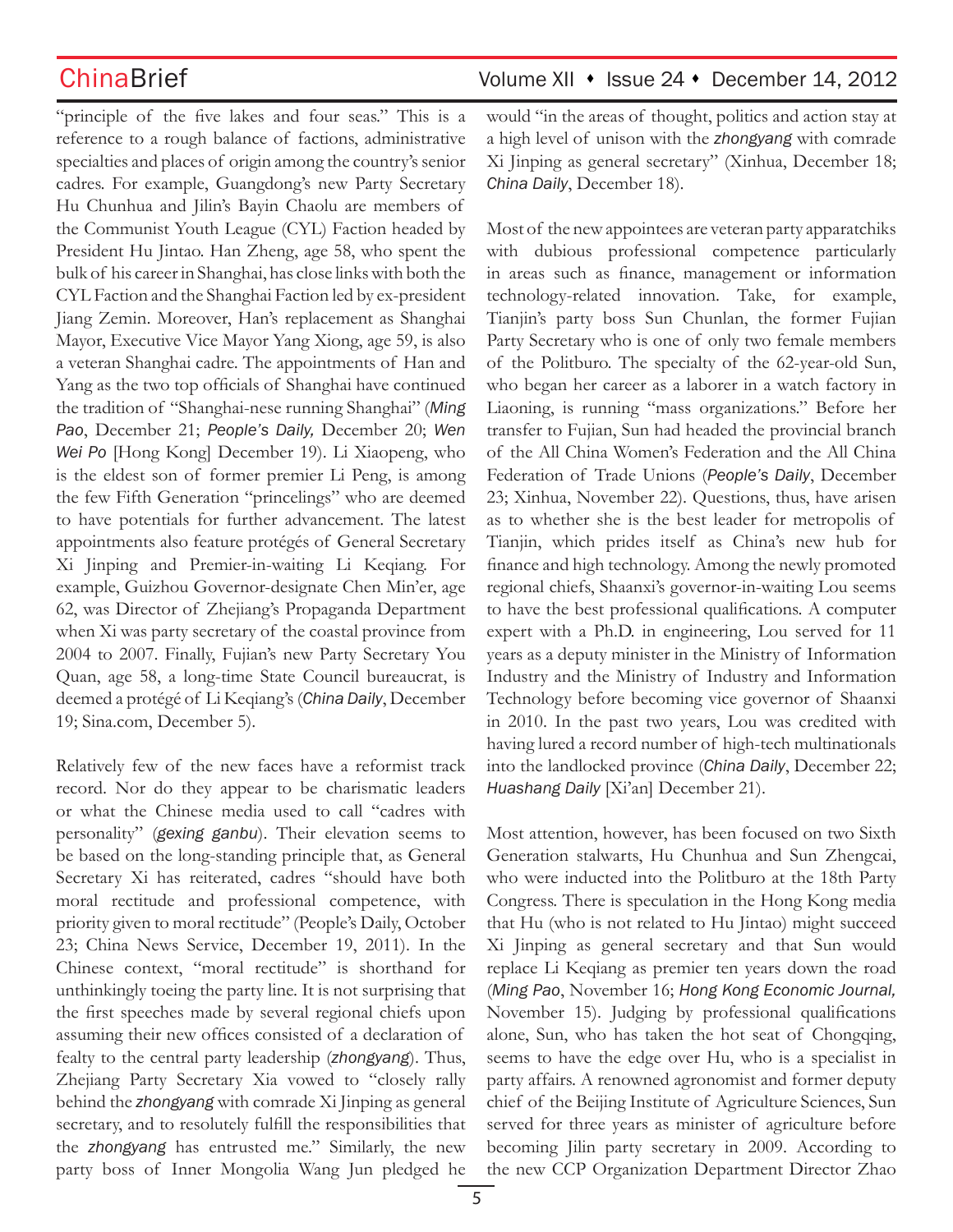Leji, Sun was, apart from being "steadfast in politics and rich in leadership experience," "familiar with party affairs and economic work." Zhao also praised Sun for having "broad perspectives" on a wide range of issues of governance (*Chongqing Daily* [Chongqing], December 21; China News Service, December 21).

Hu Chunhua, who took over from the reformist Politburo member Wang Yang as Guangdong party secretary in mid-December, is a veteran party functionary with scant exposure to areas such as finance, foreign trade or high technology. Having spent 19 years in Tibet and three years in Inner Mongolia, Hu has ample experience dealing with tough law-and-order situations, including defusing the anti-Beijing plots of Tibetan and Mongolian separatists. It is doubtful, however, whether the fastrising star can satisfactorily accomplish the task, first set by predecessor Wang, of turning the Pearl River Delta from "world factory" into a global innovation hub. It is perhaps significant that upon taking over his Guangdong job, Hu hewed to the CCP tradition of giving top priority to establishing a trustworthy and combat-ready corps of cadres rather than reforming institutions and systems of governance. "We must put together a [ruling] team that is united, capable, influential and full of combative [spirit]," the Hubei-born Hu told local officials (*Guangzhou Daily* [Guangzhou], December 19; China News Service, December 19).

It is unique to China that almost all members of its top ruling council, the CCP Politburo Standing Committee (PBSC), since the end of the Cultural Revolution are former party secretaries of provinces, autonomous regions or directly administered cities. Amongst the seven newly-appointed PBSC members, only Liu Yunshan, who is in charge of the CCP Secretariat, has never been a provincial party boss. As the mass-circulation *Global Times* put it in a commentary, provincial party secretaries constitute an elite "talent pool" for the CCP's highest echelon. "It is the requirement of the Chinese system that the provincial party secretary must have the ability to handle the full range of [political] situations," the paper said, "They need to have a large 'magnetic field," a sense of authority and ability to project personal warmth. They must also have a very high level of expertise and perceptiveness" (*Global Times* [Beijing], December 19). There seems little doubt that all the newly-elevated party secretaries—and to a considerable extent, governors—

## ChinaBrief Volume XII • Issue 24 • December 14, 2012

have passed muster in terms of tackling tough political challenges as well as abiding by Beijing's instructions. The jury is still out, however, on the equally pivotal issue of whether they can break new ground in reform as General Secretary Xi pledged to do during his trip to Shenzhen in early December.

*Willy Wo-Lap Lam, Ph.D., is a Senior Fellow at The Jamestown Foundation. He has worked in senior editorial positions in international media including Asiaweek newsmagazine, South China Morning Post and the Asia-Pacific Headquarters of CNN. He is the author of five books on China, including the recently published Chinese Politics in the* Hu Jintao Era: New Leaders, New Challenges*. Lam is an Adjunct Professor of China studies at Akita International University, Japan, and at the Chinese University of Hong Kong.*

\*\*\*

# **What Direction for Legal Reform Under Xi Jinping?**

By Carl Minzner

Hopes for reform in China have risen in recent weeks. Xi Jinping's decision to make Shenzhen the site of his first formal inspection tour as party general secretary spurred predictions that he will seek to assume Deng Xiaoping's mantle as an economic reformer ("Xi Jinping's 'Southern Tour' Reignites Promises of Reform," China Brief, December 14, 2012). Similarly, Xi's speech regarding China's need for the rule of law—given on the 30th anniversary of the 1982 constitution—gave rise to press speculation that he may pursue legal and political reform (*South China Morning Post*, December 13, 2012; AFP, December 4, 2012).

Naturally, this comes against the background of a conservative turn against legal reform by Chinese leaders in recent years [1]. Since 2005, party authorities have cooled on the rule-of-law discourse that characterized the late 1990s and early 2000s. Party political campaigns have warned Chinese judges and courts against foreign legal norms. Public interest lawyers have been subjected to increased pressure, harassment and periodic disappearances or torture. Moreover, under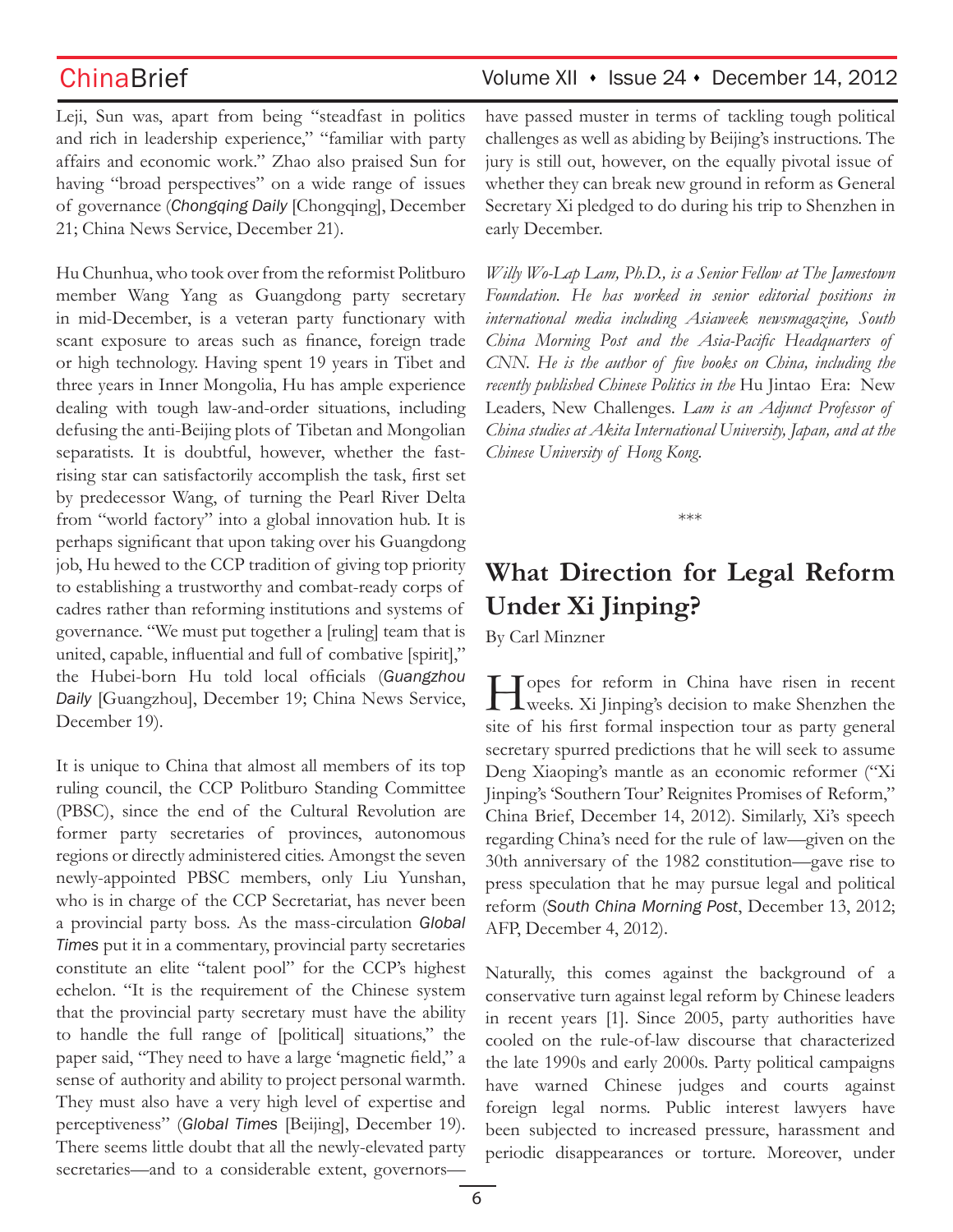the leadership of former party political-legal committee head and standing committee member, Zhou Yongkang, extralegal "stability maintenance" (*weiwen*) institutions have ballooned in size and influence.

New language in official pronouncements now suggests Chinese leaders intend to reverse at least some of these policies. This appears to be linked directly to internal party efforts to curb the power of political-legal committees in the wake of the Bo Xilai scandal ("Year-End Questions on Political-Legal Reform," *China Brief*, December 14, 2012). This shift has allowed activists some greater space to advocate for reforms to state practices, including the reeducation through labor (RETL) system. Central authorities, however, remain committed to maintaining party political control, rendering it unclear how far such legal reforms will be permitted to proceed.

### **Changes in Party Rhetoric**

Ironically, some of the key linguistic shifts have not originated (at least on the surface) from Xi himself. Rather, they came from former Party General Secretary Hu Jintao during the run-up to the November leadership handover.

One such shift originated with Hu's July 23 speech to ministerial and provincial heads. Attended by all of the then-members of Politburo Standing Committee and presided over by Xi, it was accompanied by an unusually high degree of media coverage. At the time, the speech was widely viewed as an opportunity for top Chinese leaders to demonstrate their unity in the aftermath of Bo's dismissal and publicly emphasize Xi's role as the heir apparent in the political succession process, but lacking in substantive content regarding institutional reform (Reuters, July 24, 2012). This speech, however, appears to have introduced a new political phrasing (tifa), calling for authorities to "devote more attention…to the important uses of rule of law in national governance and social management (*shehui zhili*)" (*People's Daily*, July 24, 2012). Since party political-legal authorities had employed "social management" as an umbrella term for the expansion of their activities in recent years, this new phrasing appears to be an implicit rebuke. It suggests that Chinese leaders may deploy rule-of-law norms strategically to curtail the power of party political-legal authorities.

Further linguistic changes appeared in the 2012 work

report delivered by Hu and drafted by Xi ("The 18th Party Congress Work Report: Policy Blueprint for the Xi Administration," *China Brief*, November 30, 2012). Parallel passages of the 17th and 18th Party Congress work reports also offer some hints of reform:

"Each party organization and all party members must self-consciously operate within the boundaries of the constitution and the law, and must take the lead in upholding the authority of the constitution and the law" (Xinhua, October 24, 2007).

"Since the party has led the people to promulgate the constitution and laws, the party must operate within the boundaries of the constitution and laws. No organization and no individual are entitled to special powers exceeding the constitution and laws. It is absolutely impermissible for (any individual in power) to take their own words as law, to use power to suppress the law, or to bend the law for ones relatives or friends" (Xinhua, November 27, 2012) [2].

The 18th Party Congress Work Report has marginally stronger language that the party itself is obligated to operate within the confines of the constitution and laws. This, however, remains nuanced by the statement that the party itself remains the originator of both. Last, the final sentence clearly implied that this change in nuance is aimed at combating problems raised by recent scandals, such as the one surrounding former Chongqing Party Secretary Bo Xilai.

Yet a third example of a change in rhetoric occurred in the White Paper on Judicial Reform released by the Information Office of the State Council in October 2012 (The Diplomat, October 13, 2012). Such documents (issued in 2008 and 2011 as well) serve a regular propaganda function, reeling off state accomplishments in the field of human rights. They also serve to transmit the officially approved political line regarding legal reform.

For example, the 2011 white paper confirmed the shift away from pro-reform agenda of earlier years. Rather than emphasizing the need to establish the "rule of law," it spoke of building a "socialist legal system with Chinese characteristics." Where the 2008 document spoke of these efforts as a work in progress, the 2011 version stressed that these efforts were largely completed. It also deleted

# ChinaBrief Volume XII • Issue 24 • December 14, 2012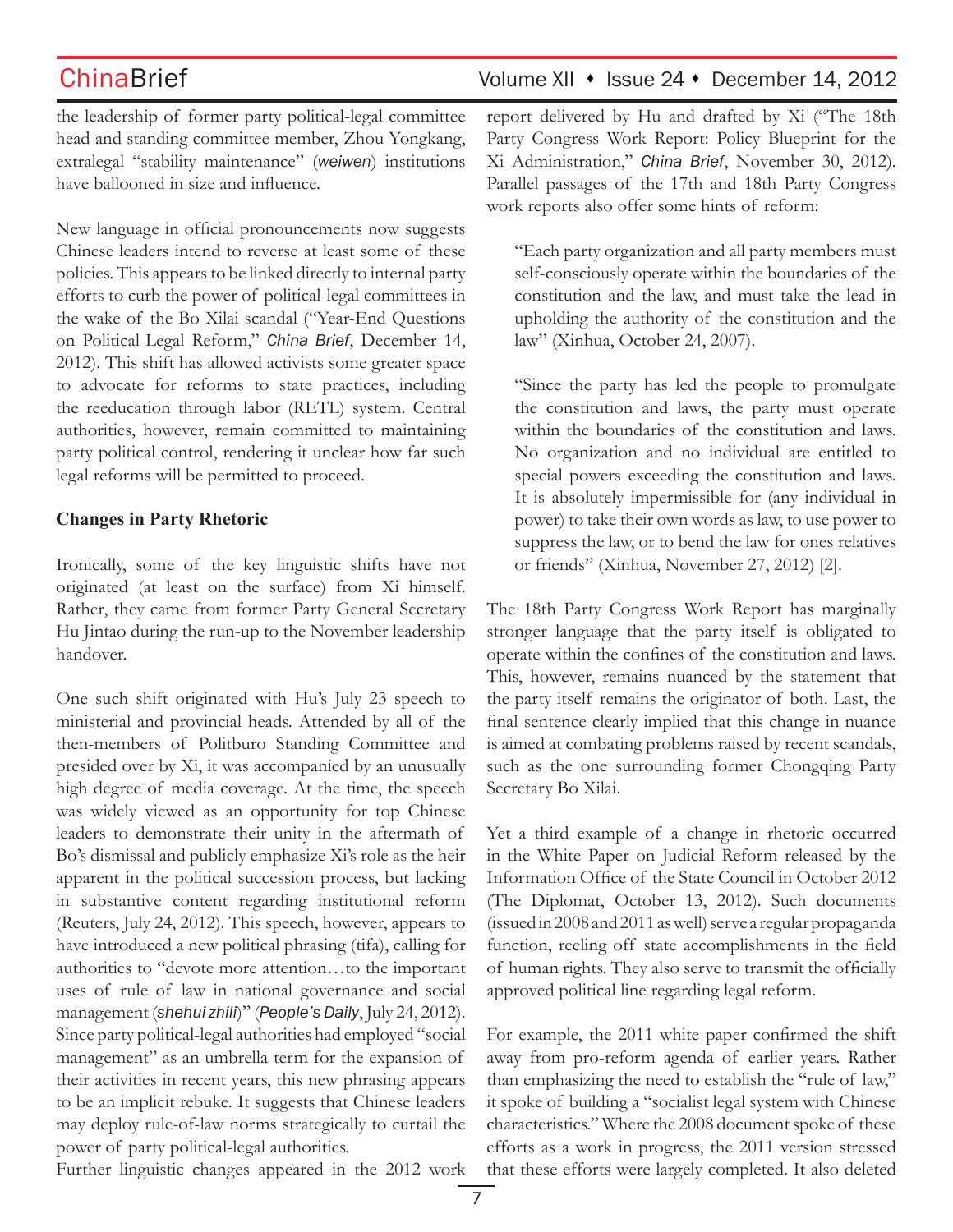ChinaBrief Volume XII • Issue 24 • December 14, 2012

discussion of China's efforts to engage in international legal cooperation in favor of extensive rhetoric regarding the inapplicability of foreign legal norms to China.

Now, the 2012 white paper marks a sharp break with the version issued just a year ago. The politicized language regarding a "socialist legal system with Chinese characteristics," a hallmark in Party politicallegal pronouncements over recent years, has receded. The white paper clearly states that the current round of legal reforms begun in 2008 (not coincidentally, the year that Wang Shengjun, the current conservative head of the Supreme People's Court, assumed office) is "basically finished." Even more noteworthy, there is not a single reference in the entire document to the Chinese Communist Party.

Of course, it is important to not overstate the thrust of the 2012 white paper. While it characterizes judicial reform as an integral part of "institutional political reform" and states that it will continue to strengthen in the years to come, it gives no concrete suggestions as to how this will be carried out. It also clearly states that Chinese judicial reform will proceed from its own "national characteristics" and will not "copy" models from other countries.

Nonetheless, the white paper does suggest that some Chinese leaders may seek to curb efforts of party politicallegal organs to re-impose greater political controls on the Chinese judiciary in recent years. The paper also suggests there may be some openness to dealing with the issue of judicial and legal reform in a more objective manner.

### **Implications**

Liberal intellectuals and reformist officials have sensed the shift in political winds. Many view the party political-legal apparatus as politically vulnerable now, following the fall of Bo Xilai, central discontent with Zhou Yongkang's role in the affair and subsequent central moves to downgrade the bureaucratic rank of political-legal committees.

Over the fall, this led to a rising tide of criticism directed at the RETL system run by China's security organs (*New York Times*, December 15, 2012). Used as a convenient tool to suppress prostitutes, petitioners, political dissidents and underground church members, this extrajudicial detention system has been linked to a range of abuses against detainees. In August, journalists, academics and citizen activists seized on the case of Tang Hui, a mother sentenced to a year and a half in a labor camp after petitioning authorities in search of heavier punishment for the men who allegedly kidnapped and raped her 11-year old daughter. Tang's case generated a surge of sympathetic commentary on micro-blogging sites, resulting in her release by Chinese authorities seeking to appease popular sentiment (Guardian, August 16, 2012). Official commentary in state media appeared to indicate some central support for broader reform. For example, a November editorial in the *People's Daily* criticized the RETL system as having devolved into a "tool for attacks and reprisals" by some officials and singled out the case of Ren Jianyu, a local official in Chongqing sentenced to RETL in 2011 for his criticism of Bo Xilai's policies (*People's Daily*, November 21, 2012). Liberal academics and activists have since merged their reform calls with these developments and some have pressed for the complete abolition of the RETL system (t.163.com/ weifanghe, October 25, 2012).

Nor have they stopped there. Liberal critics have latched on to new language emanating from central authorities to push for yet deeper reforms. Academics and public interest lawyers have held conferences calling for judicial independence (*Dui Hua Human Rights Journal,*  December 20, 2012). Jiang Ping, one of the key figures involved in late 20th century legal reforms, has noted that Hu Jintao's July 23rd speech has had a "positive effect," but that emphasizing rule of law remains "meaningless" absent political reform. Jiang specifically criticized hardline policies pursued by party political-legal authorities in recent years, including heavy emphasis on social stability, shifts away from efforts to professionalize the Chinese judiciary and promote court adjudication of citizen disputes according to law as well as the heavy use of mediation ratios to evaluate Chinese judges (Hong Kong Commercial Daily, November 6, 2012). Similarly, constitutional law scholar Tong Zhiwei has called for central authorities to back up their statements on reform with meaningful action, separating party and state organs and creating mechanisms to supervise rights guaranteed in the constitution (*Time Weekly*, December 14, 2012).

Such calls for deeper legal and judicial reform face serious internal opposition. Supreme People's Court President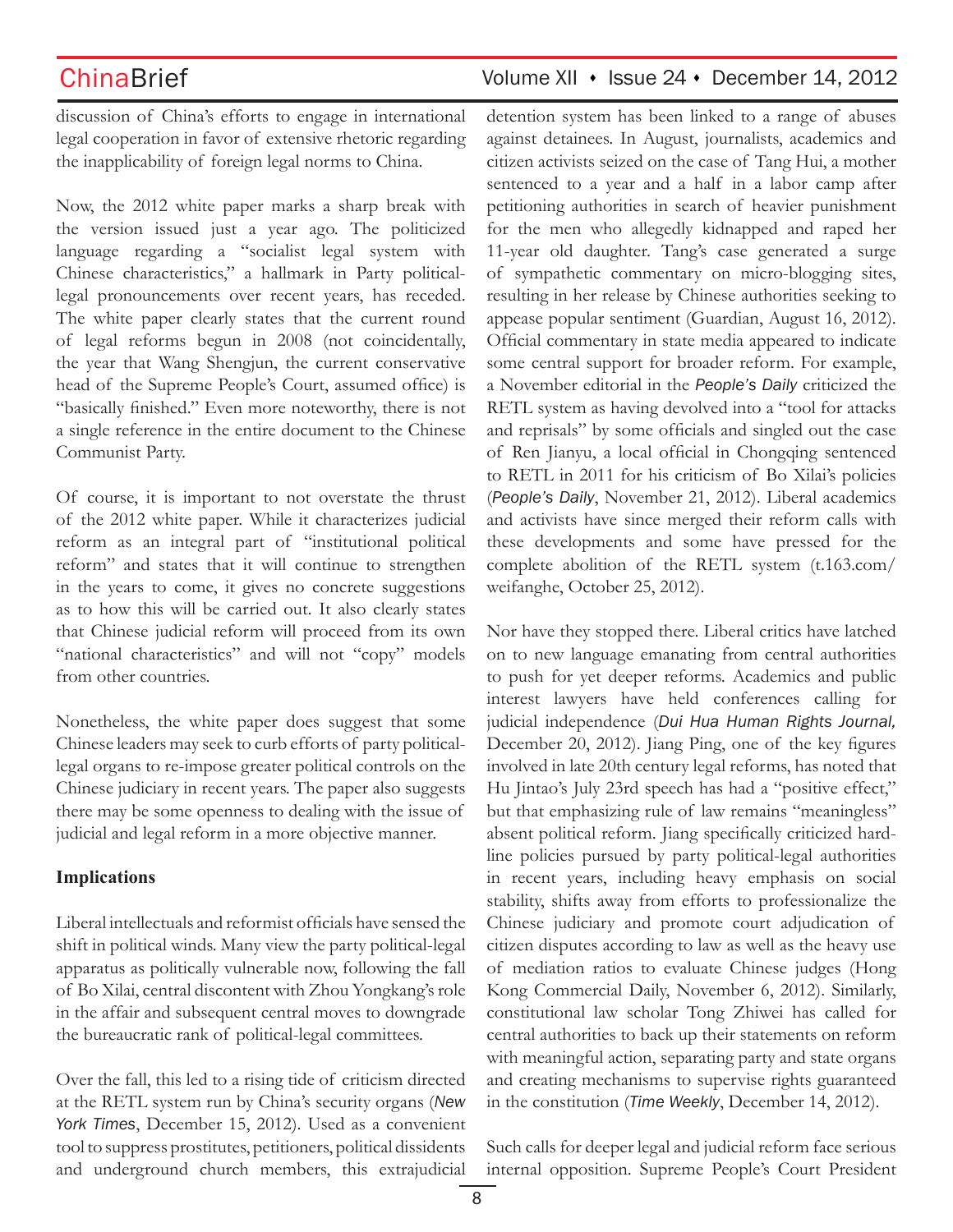Wang Shengjun, one of the key figures responsible for recent hard-line policies in the court system, has retained his seat on the Central Committee. Joseph Fewsmith predicts Wang will follow the bureaucratic path of his predecessor, Xiao Yang, and be permitted to serve until the 19th Party Congress in 2016 (*China Leadership Monitor*, No. 40, Forthcoming). Moreover, as of late December, Wang himself was continuing to reiterate key themes—such as the importance of social stability considerations in handling cases and the overriding emphasis on mediation—that have been hallmarks of the conservative turn against legal reform in recent years (Xinhua, December 27, 2012).

Additionally, prior experience suggests caution in evaluating the promise of legal reform by new party leaders. Following Hu Jintao's accession as party general secretary in 2002, the appointment of moderate reformers to government posts and an increase in official rule-of-law rhetoric, domestic and foreign observers sensed Chinese authorities might be open to meaningful legal reform. This led to a surge of activism by citizens, journalists and legal activists regarding an extralegal detention system (custody and repatriation) linked to the abuse and deaths of detainees [3]. When the new party authorities abolished the system in 2003, many took this as a sign that China's constitutional moment perhaps had dawned ("NPCSC: The Vanguard of China's Constitution?" *China Brief*, February 4, 2008).

A decade later, however, it appeared that these hopes had been premature ("Constitutionalizing Wukan: The Value of the Constitution Outside the Courtroom," *China Brief*, February 3, 2012). Once the new party authorities had navigated successfully the domestic political transition, officials moved to curtail the judicial institutions, the rule-of-law rhetoric and the public interest lawyers that had marked the late Jiang and early Hu periods.

So is the current bout of reformist language a marker of real change or simply a transitory artifact of party divisions arising from the fight over leadership succession? Since it remains highly unlikely that central authorities will announce the creation of meaningful electoral or legal checks on party power, here are some other potential markers to watch over the coming year:

profile of the Chinese judiciary vis-à-vis that of the public security organs;

- Whether concrete performance evaluation measures facing local officials
- are altered, particularly the hard-line emphasis in recent years on maintaining social stability and controlling citizen petitioners;
- Whether the content of official "model judge" propaganda campaigns—which has shifted in recent years away from an emphasis on judicial professionalism in favor of revived Maoist populism—is altered to reflect the new language coming from the center;
- Whether official pressure and repression of public interest lawyers is reduced.

*Carl Minzner is an associate professor at Fordham Law School specializing in China law and governance. Prior to entering academia, he served as Senior Counsel to the Congressional-Executive Commission on China. He is the author of "China's Turn Against Law" (American Journal of Comparative Law, 2011).*

Notes:

1. Carl Minzner, "China's Turn Against Law," American Journal of Comparative Law, Vol. 59, No. 4, 2011, p. 935, available online <http://papers.ssrn.com/sol3/papers. cfm?abstract\_id=1767455>.

2. Author's translation from the original.

3. Keith Hand, "Using Law for a Righteous Purpose: The Sun Zhigang Incident and Evolving Forms of Citizen Action in the People's Republic of China," Columbia Journal of Transnational Law, Vol. 45, No. 1, 2006, p. 114, available online <http://papers.ssrn.com/sol3/ papers.cfm?abstract\_id=1972011>.

\*\*\*

Whether personnel reforms raise the bureaucratic

# ChinaBrief ChinaBrief Volume XII • Issue 24 • December 14, 2012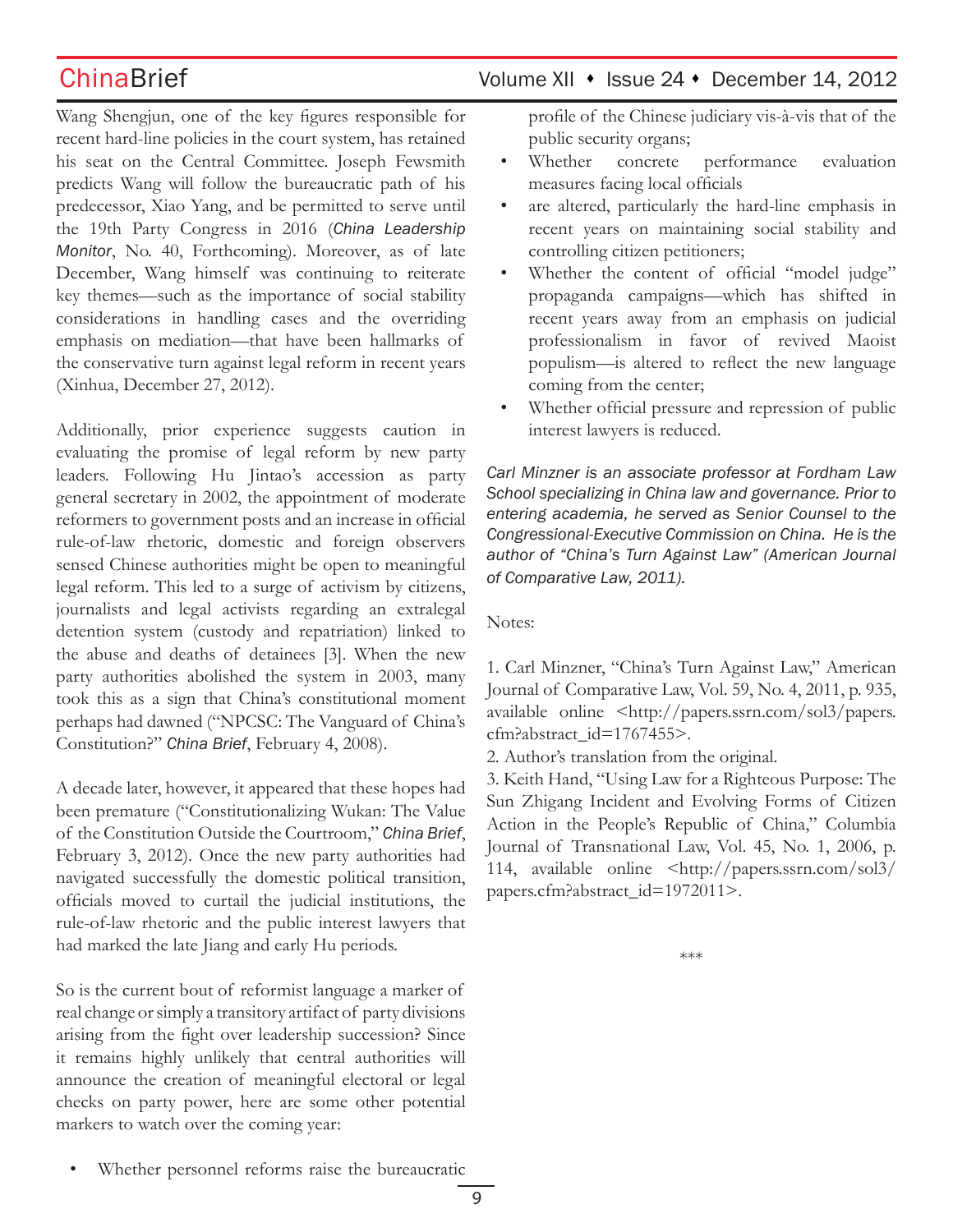# **China and Cambodia: With Friends Like These…**

By Prashanth Parameswaran

When Chinese President Hu Jintao paid his most<br>recent state visit to Cambodia in April 2012, both sides agreed to designate 2013 the "China-Cambodia Year of Friendship" in a lavish commemoration of the 55th anniversary of their relationship (Xinhua, April 2, 2012). Although Cambodia remains arguably Beijing's closest ally in Southeast Asia today and there is plenty to celebrate in the year ahead, several important limits to bilateral ties could nonetheless pose challenges for both sides in the future.

Sino-Cambodian relations date back to the days of the Khmer Empire, which lasted from the 9th to 15th centuries (*Global Times*, August 25, 2010). The most famous historical point of the relationship was during the Yuan Dynasty, when the Chinese envoy Zhou Daguan visited Cambodia in 1296 and wrote what remains one of the most detailed accounts of the city of Angkor and Khmer society [1]. Since modern diplomatic relations were established in 1958, China has backed various players in Cambodia to preserve its influence there, ranging from ex-King Norodom Sihanouk in the 1960s to the notorious Khmer Rouge in the 1970s and 1980s and now its current prime minister Hun Sen.

The latest major turn in Sino-Cambodian relations came in 1997 when the current Cambodian President Hun Sen ousted Sihanouk's son, Prince Norodom Ranaridh, and ended a coalition government in a violent coup. While the international community condemned the move and isolated Cambodia, China not only recognized the coup's result but showered Hun Sen with aid. Since then, Cambodia, still one of the world's poorest countries, has welcomed Chinese trade and investment because it is not tied to good governance reforms championed by the West. Beijing in turn has viewed Phnom Penh as not only a source of energy and minerals to fuel its own development, but a useful friend to support its sovereignty claims against Southeast Asian states; a partner to address various cross-border issues like narcotics and trafficking; and a crucial ally to advance its objectives in Southeast Asia and beyond.

# ChinaBrief Volume XII • Issue 24 • December 14, 2012

China is Cambodia's largest trading partner and investor, and its economic footprint has grown rapidly over the past two decades. Bilateral trade has increased from around \$76 million in 1996 to more than \$2.5 billion in 2012, and both countries have vowed to double it by 2017 (Xinhua, December 4, 2012). Between 1994 and 2011, China invested in nearly 400 projects in Cambodia totaling \$9 billion dollars—initially in the manufacturing and garment sectors but increasingly in natural resources and energy (Xinhua, December 26, 2011). China also has funded upgrades of airfields and ports that could help it leverage Cambodia's strategic location at the heart of Southeast Asia to project power into the Gulf of Thailand and the Strait of Malacca. Beijing's economic influence is only set to grow over the next few years. Earlier this week, two Chinese firms reached a deal to build a rail line, steel plant and port worth \$11 billion by 2016—by far the biggest ever investments into Cambodia (*South China Morning Post*, January 3).

The relationship also has expanded into the security sphere over the last few years. In terms of law enforcement, since a cooperation agreement was inked in 2008, Yunnan province has given equipment and technical assistance to Cambodia's National Authority for Combating Drugs (NACD) to crack down on drug-trafficking and terrorism along the troubled Sino-Cambodian border (Xinhua, January 1). Military-to-military ties also have blossomed, and Beijing is Cambodia's largest provider of military aid today. Both sides signed a military cooperation pact in May 2012 where China agreed to provide Cambodia with \$17 million in military aid and to construct a military training facility in the country (Xinhua, May 28, 2012). In addition, Beijing periodically signs off on loans to Phnom Penh for various military equipment and training programs, including patrol aircraft, military helicopters and a recent six-week course for Cambodian armed forces to clear landmines (Xinhua, December 13, 2012).

Both sides also have strengthened cultural and people-topeople ties. Bilateral visits are frequent and increasingly occur at the state as well as party and provincial levels (Ministry of Foreign Affairs, August 22, 2011). China is Cambodia's third biggest tourism market with around 270,000 Chinese visiting Cambodia in 2011, a number Cambodia wants to increase to one million by 2020 (Xinhua, December 4, 2012). Mandarin Chinese is the second most popular language in Cambodia after English,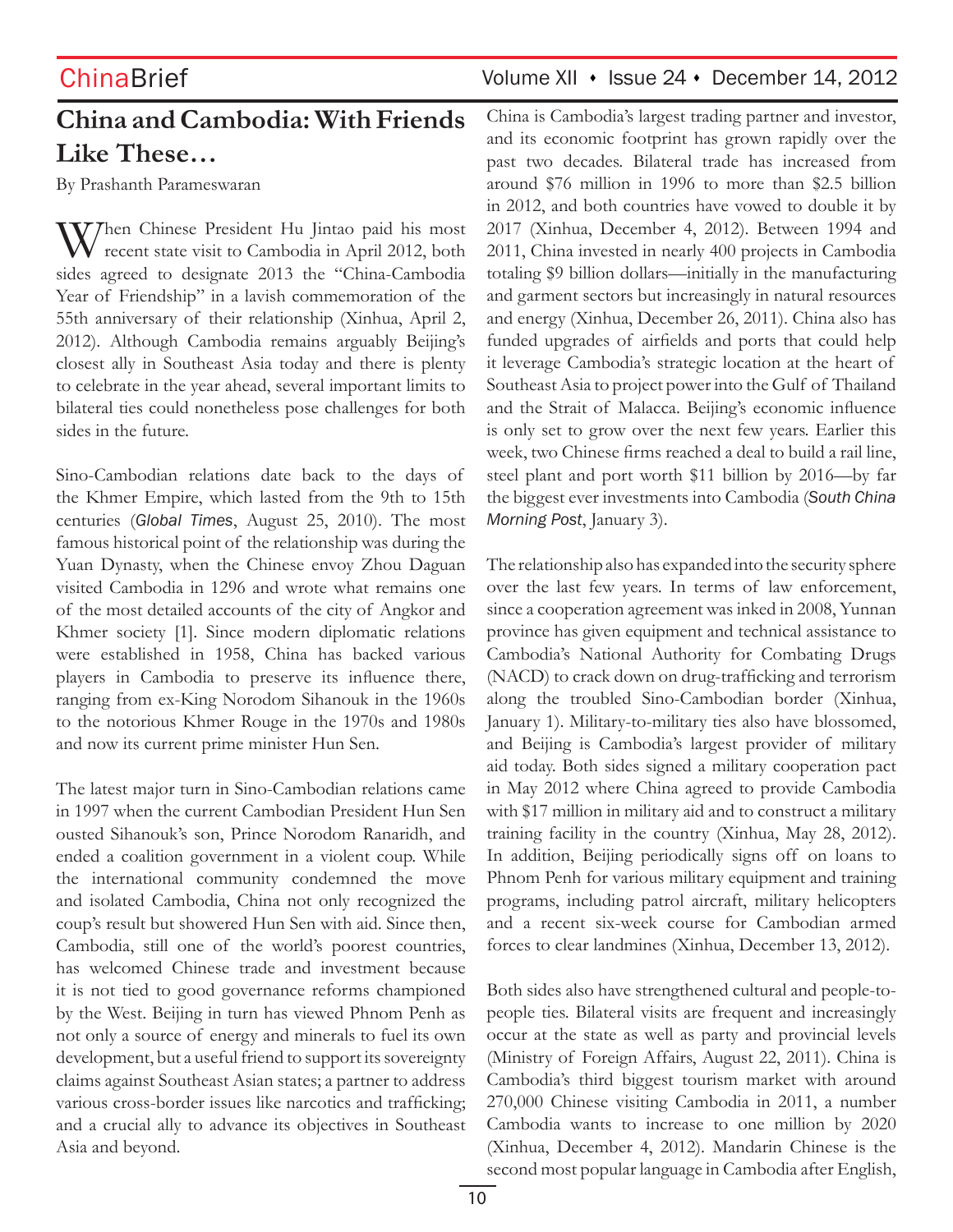and Chinese schools are mushrooming nationwide (Radio Free Asia, April 25, 2012; Xinhua, October 5, 2011). China also invests significantly in emphasizing the rich history of Sino-Cambodian relations. When Cambodia's former King Norodom Sihanouk died in China in October last year, Chinese State Councilor Dai Bingguo personally escorted the coffin to Cambodia and national flags were flown at half-mast as they were in Phnom Penh (Xinhua, October 17, 2012). Sino-Cambodian relations also are facilitated by the country's Cambodian Chinese population, one of its largest minority groups prominent in politics and business.

China has used its growing influence in Cambodia to reap political benefits, often with pressure and inducements on sensitive issues perceived to affect its sovereignty. Joint statements between the two countries boosting cooperation, including the one issued after Chinese President Hu Jintao's visit to Cambodia in April 2012, often are accompanied by reaffirmations of Phnom Penh's steadfast commitment to the one-China policy (Xinhua, April 2, 2012). In 2009, despite international furor and some initial hesitation, Cambodia eventually repatriated 20 asylum-seeking Uighurs back to China and subsequently was rewarded \$1.2 billion in aid one day later by Beijing. Most recently, Cambodia also was accused of towing Beijing's line on territorial disputes with Southeast Asian countries in the South China Sea during its 2012 ASEAN chairmanship and even sharing internal drafts of proposed agreements with Chinese interlocutors ("China Pushes on the South China Sea, ASEAN Unity Collapses," *China Brief*, August 3, 2012; *Asia Times Online*, July 27, 2012).

Despite Beijing's increasing clout in Cambodia, there are several limits to the relationship that could pose challenges for both sides. First, while Phnom Penh certainly is constrained by the invisible strings attached to Chinese assistance, it has cultivated other relationships to ensure it does not fall fully into Beijing's camp. For instance, U.S.- Cambodian relations have warmed in recent years, and cooperation proceeds in the form of counterterrorism training, small-scale joint exercises and assistance via the Lower Mekong Initiative. Balancing various powers is a strategy that dates back centuries to the Khmer kings, and Hun Sen is unlikely to abandon this practice because he remembers China's own opportunism in Cambodia's history and remains distrustful of Beijing (*Asia Times* 

ChinaBrief Volume XII • Issue 24 • December 14, 2012

*Online*, July 20, 2011).

Yet this is still a tricky balance, and it is unclear whether Cambodia will be able to execute it successfully in the next few years or whether Beijing will tolerate it. In several cases, such as Cambodia's decision to deport the Uighurs in 2009 or its position on the South China Sea in ASEAN meetings in 2012, Phnom Penh has taken China's side (at times with inducements) and has alienated the international community and its fellow ASEAN brethren. What if Cambodia decided in the future to take a position not entirely in line with Beijing on a given issue? Would Beijing condone this, and what would the consequences be? Sino-Cambodian relations only can mature if Cambodia can exercise its autonomy fully and China learns to respect it instead of just expecting complete deference in return for its patronage.

Second, China's influence in Cambodia comes at a domestic cost. Concerns about corruption, human rights violations and environmental degradation in Chinesebacked projects are growing louder and stirring up trouble for Cambodia's rulers. 4,000 families were evicted from their homes around Boeung Kak Lake for a development project by Erdos Hongjun Investment Corporation, a case which has received high-level attention from human rights groups, ordinary Cambodians and U.S. Secretary of State Hillary Clinton (*Phnom Penh Post*, May 28, 2012). In another case, Tianjin Union Development Group, a Chinese real estate company, has come under scrutiny for transforming Botom Sakur National Park into a gambling paradise (*Jakarta Globe*, March 7, 2012). Both cases have become tied to growing national agitation over land rights and government inaction, which is expected to be a hot issue in general elections this July (*Phnom Penh Post,*  June 15, 2012; *Rasmei Kampuchea Daily*, November 29, 2012). If domestic opposition to China's footprint in Cambodia becomes even louder in succeeding years, it could trigger tensions within the bilateral relationship or limit prospects for cooperation.

Third, while China's dominant position in Cambodia is due in no small part to the regime's continuity since the 1990s, even Hun Sen cannot last forever. Judging from his ruling Cambodian People's Party's (CPP) overwhelming victory in last year's commune elections, his grip on power probably will be cemented by a landslide victory in upcoming polls (*Asahi Shimbun*, June 5, 2012). Whether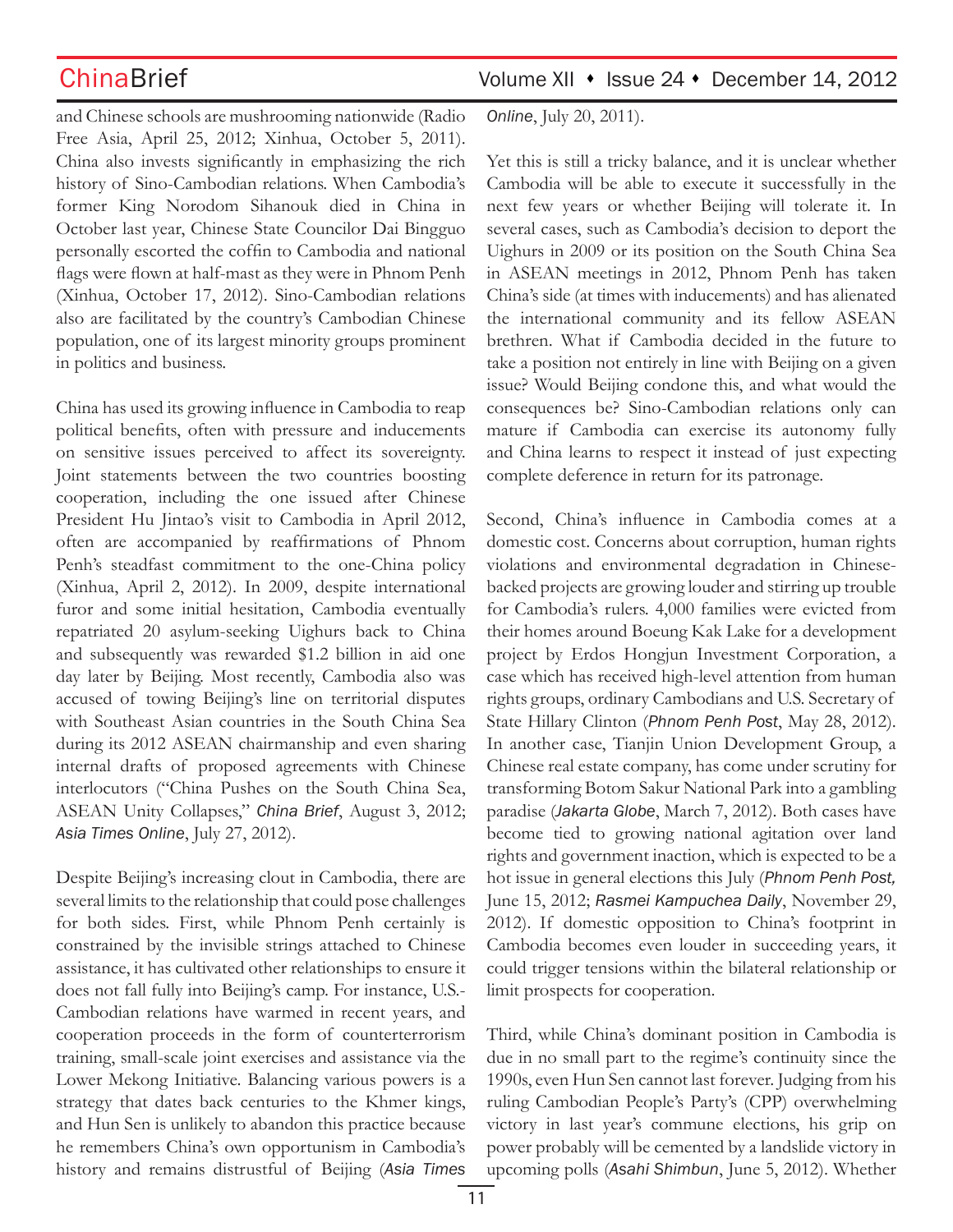the 60-year old strongman can rule the country until age 90 as he says he will, however, is less clear (*South China Morning Pos*t, November 20, 2012). He himself has suggested that health issues may curb the longevity of his rule (Radio Free Asia, January 21, 2010). Moreover, though some have suggested Cambodians currently are willing to overlook democracy for the sake of political stability after years of genocide and civil war, history offers plenty of cases, including in nearby Myanmar, where transitions have nonetheless occurred in various forms. In a more democratic environment, there would certainly be more scrutiny on China's footprint in Cambodia, and perhaps even a relative erosion of its influence in favor of other countries to better balance Cambodia's foreign policy.

Short of these limits though, few expect Beijing's formidable influence in Cambodia to ebb anytime soon. At least for now, China, which Hun Sen famously called "the root of everything that is evil in Cambodia" in a 1988 essay, is the source of enough good in the country to be courted rather than condemned [2].

*Prashanth Parameswaran is a PhD candidate at the Fletcher School of Law and Diplomacy at Tufts University and a freelance journalist. He has written widely about international affairs in the Asia-Pacific and blogs about the region at The Asianist [www.asianist.wordpress.com].*

Notes:

1. Zhou Daguan, *The Customs of Cambodia*, translated by Michael Smithies, Bangkok: The Siam Society, 2001. 2. Sophie Richardson, *China, Cambodia and the Five Principles of Peaceful Coexistence*, New York: Columbia University Press, 2010, p. 151.

### \*\*\*

# **China-Uganda Relations: Closer is Not Necessarily Better**

By Kenneth W. Allen and Eva Baguma

The long-delayed, Chinese-funded Entebbe expressway in Uganda once again is running into delays as government funds are insufficient to compensate the citizens who will lose their land to the

## ChinaBrief Volume XII • Issue 24 • December 14, 2012

highway. Although construction began only last month, Entebbe claims it has only sufficient funds to buy the land for 15 of the planned 51 kilometers (*New Vision*  [Uganda], January 3). Even though most of the roadway construction will be funded from Chinese largesse, this under-funded infrastructure project is draining Ugandan coffers and refocusing attention on how Beijing relates to the Ugandan government. Much of China's relationship with Uganda has been positive even if not especially significant; however, as Chinese traders have moved in and Beijing supports investment in the country's natural resources, Uganda may be losing more than it is gaining. To evaluate these developments, this article systematically examines the different areas—diplomatic, economic, security and cultural—of Sino-Ugandan relations over the last fifty years since the two countries established diplomatic relations.

### **China-Uganda Diplomatic Relations**

China and Uganda established diplomatic relations in October 1962. During the period of 1962-1985, bilateral relations witnessed a steady development in spite of the regime changes in Uganda (Chinese Ministry of Foreign Affairs, October 10, 2006). The two countries saw relatively few high-level exchanges with each other during their first part of the relationship, but Beijing has become a patron of Ugandan diplomacy, donating \$6.5 million in 2001 to construct the headquarters building for Uganda's Ministry of Foreign Affairs, which was opened by 2004 (ug.china-embassy.org, October 28, 2004).

In 1971, Uganda supported China's accession to the UN General Assembly. Bilateral relations between the two countries entered a new stage of development after the National Resistance Movement of Uganda came to power in 1986 with bilateral cooperation expanding and mutual high-level exchanges increasing. Uganda backed China's stance twice at the sessions of the UN Human Rights Commission in 1996 and 1997. In 2000, Uganda also supported the bill put forward by China on the maintaining and observing of the Anti-Ballistic Missile Treaty in the UN.

Since 1962, a wide sample of Chinese leaders have visited Uganda including Chinese Communist Party (CCP) Central Committee, Politburo and Politburo Standing Committee members; National People's Congress (NPC)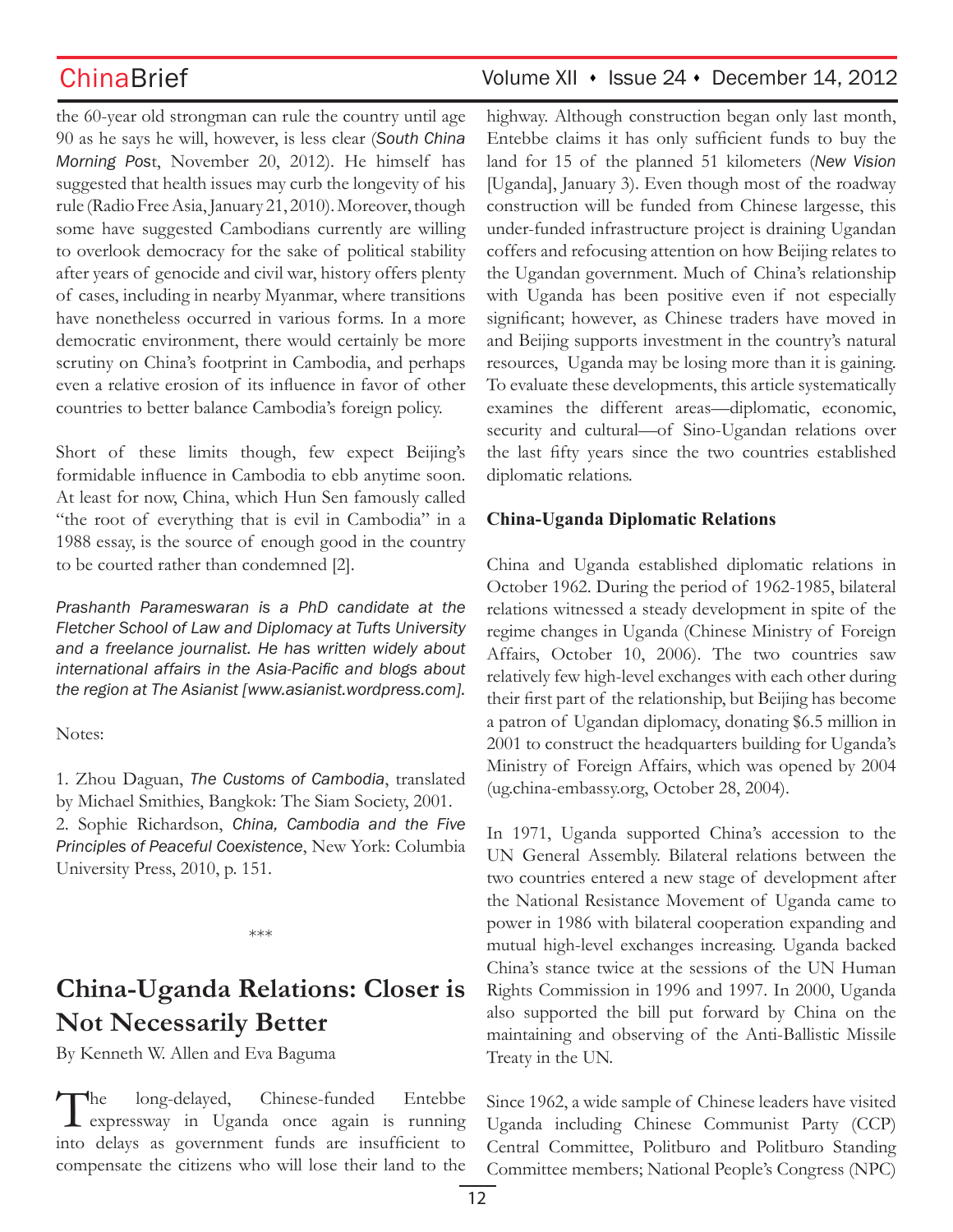## ChinaBrief Volume XII • Issue 24 • December 14, 2012

Standing Committee members; as well as state councilors, foreign ministers and vice premiers. For example, in 2001, then-Vice President and Politburo Standing Committee Member Hu Jintao counted among Uganda's visitors. Ugandan leaders have reciprocated Beijing's attention, dispatching senior ministers and heads of state.

### **Trade Relations and Economic and Technical Cooperation**

When China and Republic of Uganda established diplomatic relations in 1962, they also started developing trade, which has had both positive and negative effects in Uganda. On the positive side, China has helped Uganda set up the Kibimba and Doho Rice Schemes, the Kampala Ice Plant, methane-generating pits, the Foodstuff Porcelain Research Center and the National Stadium. It also has donated anti-Malarial drugs to Uganda and built the Naguru Friendship Hospital (*The Independent*  [Uganda], January 16, 2012).

In 2005, the trade volume between the two countries came to \$99.37 million—of which China's exports and imports amounted to \$79.37 million and \$20 million, respectively. China's main exports to Uganda are mechanical and electrical appliances, textiles, garments, pharmaceuticals, porcelain and enamel products as well as footwear (*New Vision* [Uganda], February 24, 2012; Chinese Ministry of Foreign Affairs, October 10, 2006).

According to Chinese statistics, from 1993 to 2011, China invested \$596 million in Uganda, and 256 Chinese firms opened businesses in Uganda, creating 28,000 job opportunities for Ugandans. In 2011, the amount of bilateral trade reached \$400 million, increasing by more than 40 percent from 2010 and 300 percent from 2005. Many Ugandan traders are now opting to go to China instead of Dubai to do business and, in return, many Chinese also are coming to Uganda to engage in trade and investment (Allafrica.com, September 21, 2012).

In recent years, Uganda has benefited a lot from its good relationship with China in several ways. First and foremost, China cancelled Uganda's \$17 million debt that had accrued from interest on loans before 2005, and China agreed to provide a grant of \$6.8 million. China also granted tariff-free and quota-free treatment to more than 400 commodities from Uganda. China also plans to loan \$350 million to the government to construct a six-lane, 51 kilometer express highway linking the capital city of Kampala to Entebbe International Airport, which will start in 2012 with funding on loan from the Chinese Government. In addition, China has constructed government offices and the state-of-the-art Mandela National Stadium Namboole. In southwestern Uganda, a Chinese road construction company, Chongqing International Construction Corporation (CICO), is constructing a 103 kilometer road linking the western town of Fort Portal to the Democratic Republic of Congo through the mountainous district of Bundibugyo (Inter Press Service, September 20, 2012; Xinhua, December 24, 2010; June 24, 2006).

China National Offshore Oil Corp (CNOOC) also is seeking to build an oil refinery in western Uganda, in partnership with Total and Tullow, which would massively increase China's investment in the country's oil resources. CNOOC already has signed an agreement with Tullow Oil for the exploration of oil in Western Uganda, and several Chinese companies have also submitted bids for the construction of the Karuma Hydro power station (*The East African*, December 1, 2012; Allafrica.com, September 21, 2012). There are several other projects and programs in the pipeline for Uganda from China.

To the dismay of Western donor agencies and countries, China has scaled up its aid to Africa over the last 10 years, making it a formidable force on the continent. For the African governments, it never is as good as this. Many of them are happy about China's increasing economic interest in the continent, which is in dire need of pulling millions of its people out of poverty. The assistance provided by China—based on friendship, mutual respect and South-South cooperation—is fast, easy and effective. There is little discussion of uncomfortable topics, such as economic policy and good governance— the hallmarks of Western support.

On the negative side, despite this growing trend in the relationship, the trade imbalance is still wide. Uganda's exports to China last year reached \$40 million, jumping by 49.5 percent, but it is still barely one-tenth of China's exports to Uganda. Following the October 2012 FOCAC meeting in Hangzhou, China has now allowed up to 95 percent non-tariff, barrier-free goods (Xinhua, September 22, 2012).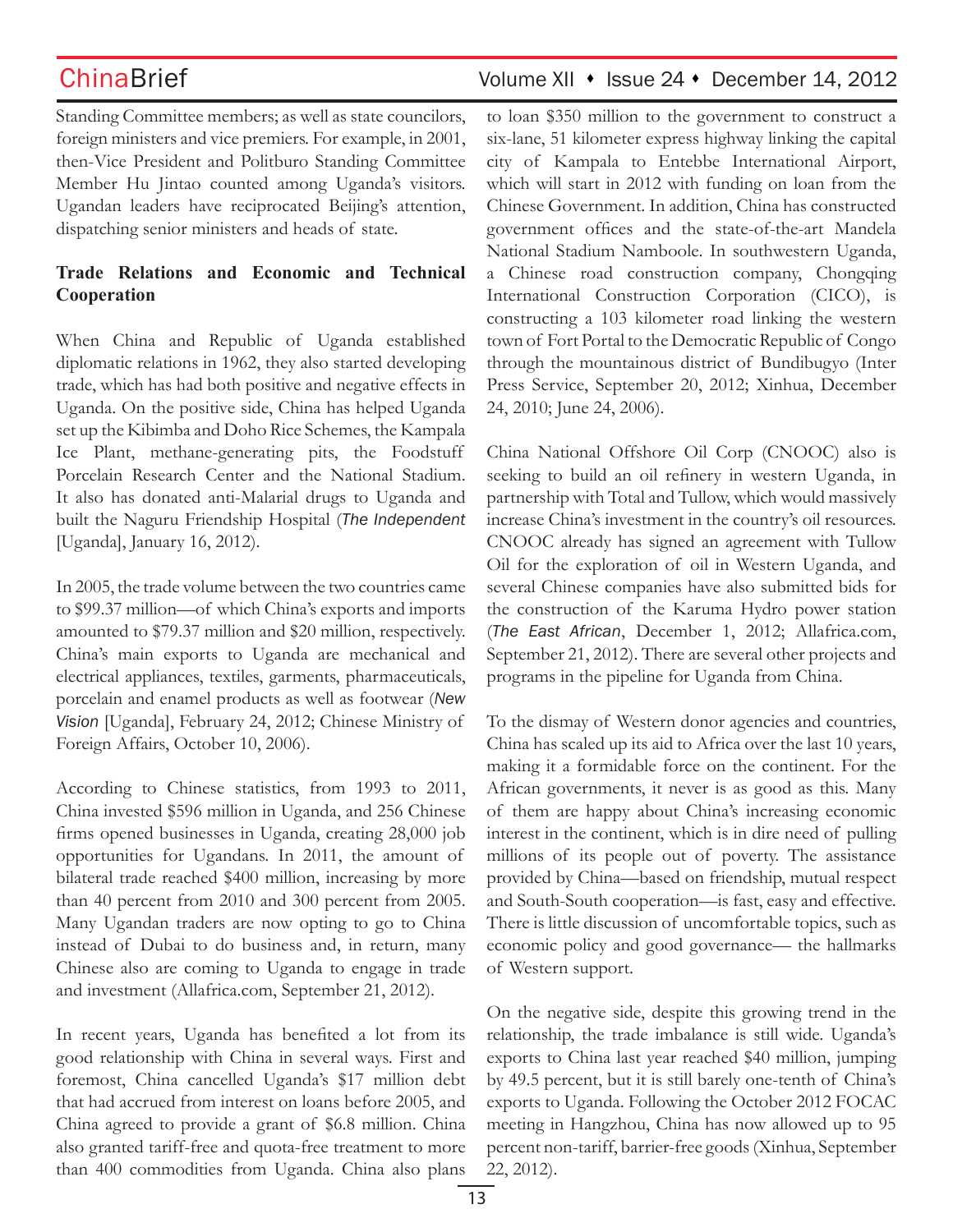Consequently, this can only mean one thing—the Ugandan market will see an influx of even more cheap, unsafe and counterfeit goods (*International Business Times*, July 7, 2011). In addition, businesspeople like co-author Baguma's mother, a textile trader on Luwum Street, as well as the wholesale business men and women in Kikubo (Kampala's biggest wholesale and retail market), spare parts dealers and car bonds across the city face a stiff challenge from the Chinese. Local businesses now find it difficult to sustain themselves as Ugandan customers always prefer the cheaper, more easily available options. This onset of counterfeit products (mostly Chinese-made) will not only undermine the economic advances made by Ugandans over the last 20 years, but also will threaten the health and safety of Ugandans who buy these substandard goods.

The influx of Chinese businesses, labor and producers has affected the local manufacturing and production sector hugely by creating increased competition for the local market, local contracts and high consumption of scarce resources like water and power. Accordingly, this is driving local producers and manufacturers out of the market. This also has resulted in increased local unemployment not only as a result of local manufacturers going out of business, but also because Chinese manufacturers prefer to bring labor from China to man their operations.

Finally, a six-lane express highway, which would take three years to construct based on loans from China, will not only plummet the country into further debt, but also would require the displacement of nearly 1,000 families from their homes and land. In addition, the Ugandan government will contribute \$100 million toward the construction of this highway, which could otherwise go toward fixing dilapidated but already existing roads. Furthermore, the \$35 million in compensation to the people who will be evacuated and displaced from the area is not nearly enough to compensate for the loss of one's home or livelihood. For example, over 1,760 tenants of the Nakawa/Naguru estate sitting on a 66-hectare piece of land were evicted forcefully in July 2011, and the project land still remains idle even after the hasty eviction of the tenants. The eviction resulted in riots and violence that contributed to the international image of Uganda as a politically unstable and corrupt country, which has no regard at all for its peoples' economic, social, cultural and

## ChinaBrief Volume XII • Issue 24 • December 14, 2012

human rights (*Daily Monitor*, July 4, 2011).

### **Military Relations**

China's military relations with Uganda include highlevel exchanges and educational exchanges. For example, Defense Minister General Liang Guanglie visited Kampala in November 2011 and pledged \$2.3 million to support the Uganda People's Defense Force (UPDF) in its war efforts against Somalia's al-Shabaab militants (alshahid. net, December 1, 2011; AFP, November 30, 2011). He was the highest ranking PLA officer to visit Uganda. Of note, some of the PLA delegations to visit Uganda in the 2000s were led by political officers from the General Political Department and military regions ("Resources, Security and Influence: The Role of the Military in China's Africa Strategy," *China Brief*, May 30, 2007). By contrast, only a few Ugandan military delegations have visited China, including Defense Minister Crispus Kiyonga's visit in April 2010 (Xinhua, April 24, 2010).

Although China has military attaché offices in at least 14 African countries out of a total 109 offices abroad, it does not have one in Uganda; nor does Uganda have a military attaché office in Beijing. This situation implies there is little day-to-day interaction between the two militaries ("Resources, Security and Influence: The Role of the Military in China's Africa Strategy," *China Brief,*  May 30, 2007). Even so, the Chinese Embassy in Uganda did celebrate the PLA's 80th Anniversary in August 2007, which was attended by Uganda's Minister of Defense and key military officials (ug.china-embassy.org, August 2, 2007).

Even though the two countries do not have reciprocal military attachés, Ugandan military personnel have received training and education in various PLA academic institutions. For example, in 2010, a Ugandan Air Force pilot attended the PLA Air Force Command College's foreign officers' course. Each of the 21 foreign students, including 11 pilots, was paired with a PLAAF officer during the course, and they all spoke English (*Global Times*, January 16, 2010).

### **Chinese Arms Sales to Uganda**

During the years immediately after independence,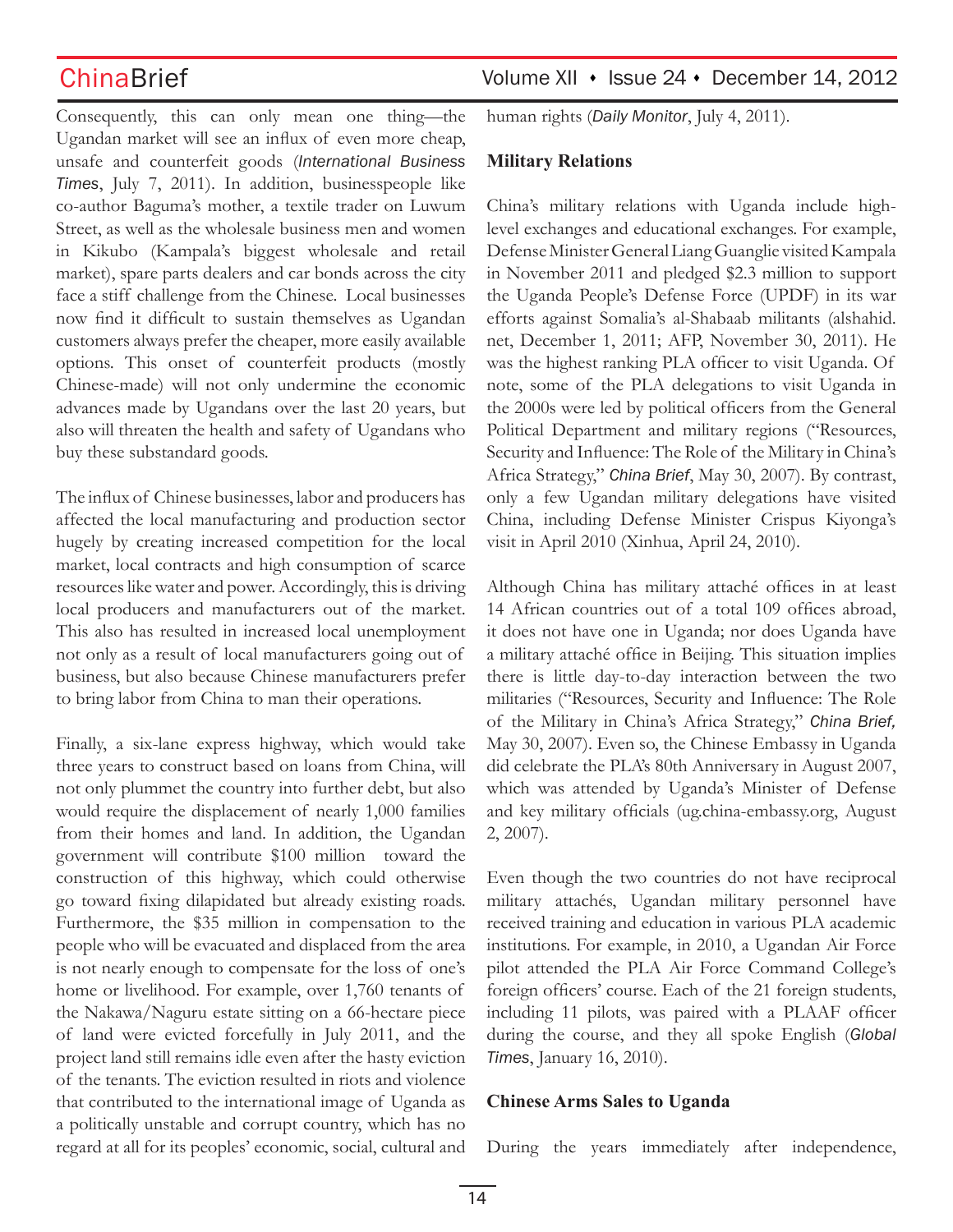Ugandan ties with Britain remained strong. Although relations with Britain remained important, Uganda broadened its foreign military relations during the 1960s. Israel, China and the Soviet Union substantially increased military assistance. China hoped to block Tel Aviv's efforts to gain a foothold in Africa because of Israel's pro-Western orientation, but this effort was short-lived. In 1965, Beijing sent some small arms and a military aid mission to Uganda; however, in late 1967, after Ugandan officers complained that the Chinese mission was "engaging in revolutionary activity" and distributing lapel buttons displaying the picture of Mao Zedong, President Obote asked the mission to leave the country. In contrast to China's relatively minor role in Uganda, the Soviet Union eventually became one of Kampala's closest allies.

Compared to China's arms sales to other African countries, such as Zimbabwe and Sudan, its arms sales to Uganda have been minimal. Although one article citing the Stockholm International Peace Research Institute (SIPRI) noted that Ukrainian and Russian arms sales to Uganda were likely to force China out of the top ranking in 2012, no information was found indicating which arms China actually was selling to Uganda. One author did note, however, that China has sold Y-12 small transport aircraft to Uganda (*Washington Post*, August 25, 2012; "China's Re-emergence as an Arms Dealer: The Return of the King?" *China Brief*, July 9, 2009).

### **Cultural Relations**

Cultural exchanges and cooperation between the two countries is growing rapidly, highlighted by a series of programs known as "Focusing on Culture", which are held every year in Uganda and other countries across Africa, to expose people to Chinese music, dance and culture. The two countries signed a cultural cooperation agreement in June 1985. In August 1999, China and Uganda signed the 2000-2002 Implementation Program of the Agreement on the Cultural Cooperation between China and Uganda (Cross-Cultural Foundation of Uganda, July 2009; Chinese Ministry of Foreign Affairs, October 10, 2006; ug.china-embassy.org, October 28, 2004).

Since 1983, China has sent over ten medical teams to Uganda and has opened multiple departments in various

# ChinaBrief Volume XII • Issue 24 • December 14, 2012

hospitals. Ugandan doctors have also received training in China. In addition, the China Red Cross Society has occasionally provided donations to Uganda to fight natural disasters and diseases such as Ebola (ug.chinaembassy.org, October 28, 2004; *People's Daily*, October 26, 2000).

Educational exchanges started in the 1950s, and since 1959, China has received more than 315 Ugandan students. Today, Ugandan students study medicine, construction, engineering, food science, computer science and information technology. A total of 35 scholarships are provided to Ugandan students every year. China's Ministry of Education also donated 50 computers to set computer labs in Makerere University and Mbarara University (ug.china-embassy.org, October 28, 2004).

In addition, 27 African countries have increasingly become overseas destinations for Chinese tourist and vacation groups and companies as the continent opens itself up for business. The number of visitors going both ways is rising rapidly as many Ugandans are opting to travel to China for work, education, business and pleasure.

### **Conclusion**

As China increases its economic profile in Uganda, it needs to be aware of possible negative repercussions that have affected Chinese interests in Africa. For example, in June 2012, rioters in South Africa, which has a high unemployment rate, attacked workers from China and other countries (Global Voices, July 9, 2012). In addition, in 2011, China stepped in to help protect its citizens from Chinese gangsters in Angola, who kidnapped, robbed and extorted Chinese workers there (*Global Times*, August 28, 2012). As a result of events such as these and the evacuation of Chinese nationals from Libya, Beijing is being faced with the need to protect its citizens abroad in a way that was unthinkable before ("Kidnappings Highlight Weakness in Chinese Security Posture Abroad," *China Brief*, February 3, 2012). Although the two countries probably are closer than ever, the Ugandan resentment at the Chinese presence and its anecdotal effect on hollowing out the local economy may be sowing the seeds of the relationship's destruction. The question is whether Beijing can find a way to stay in Uganda that balances between the interests of the government elite